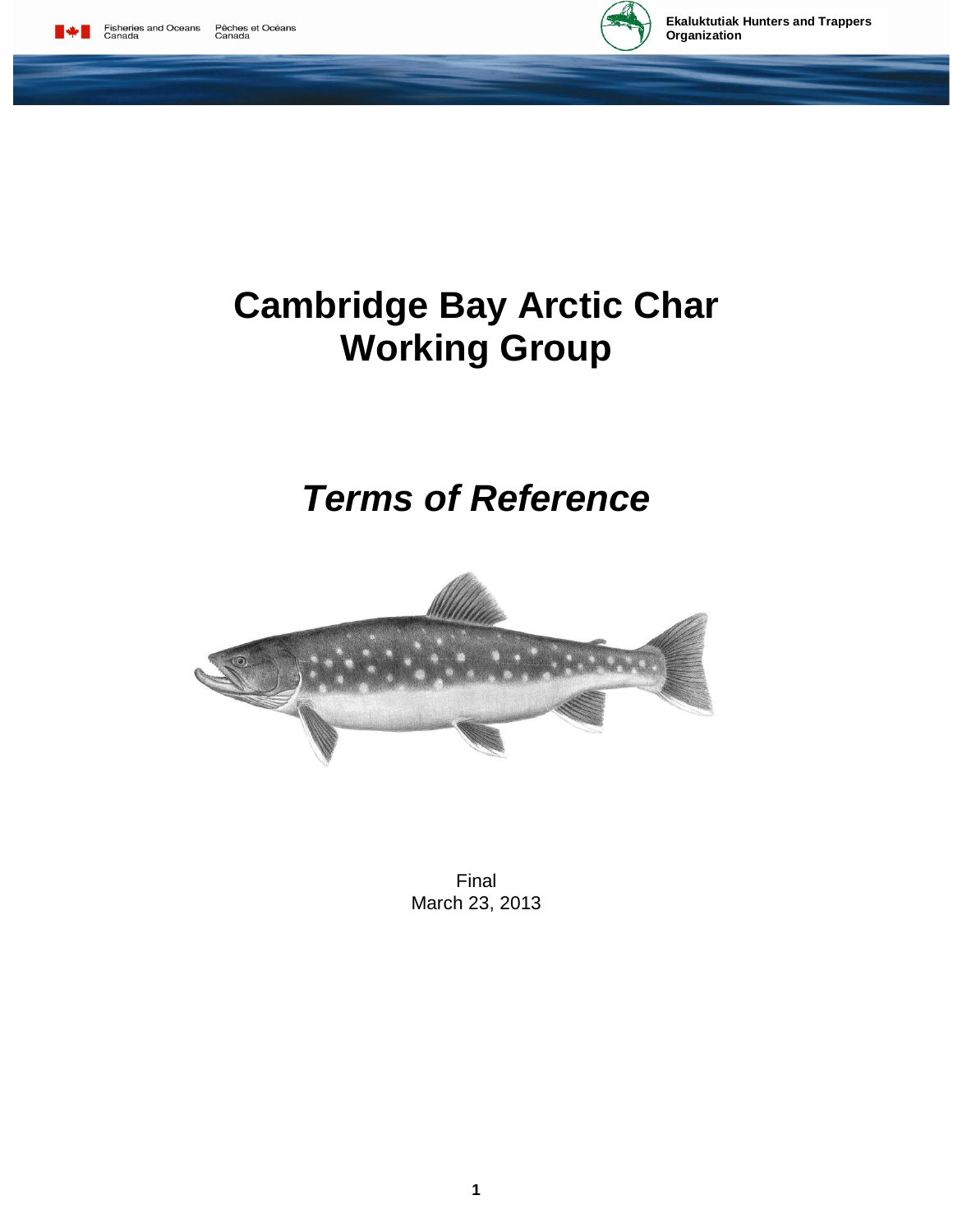

# Revision History

| Version | <b>Date</b> | <b>Action</b>  |
|---------|-------------|----------------|
| 1.0     | 09/08/2010  | Initial draft. |
| 2.0     | 04/15/2011  | Revisions.     |
| 3.0     | 06/12/2011  | Revisions.     |
| 4.0     | 12/09/2011  | Final.         |
| 5.0     | 03/23/2013  | Approved.      |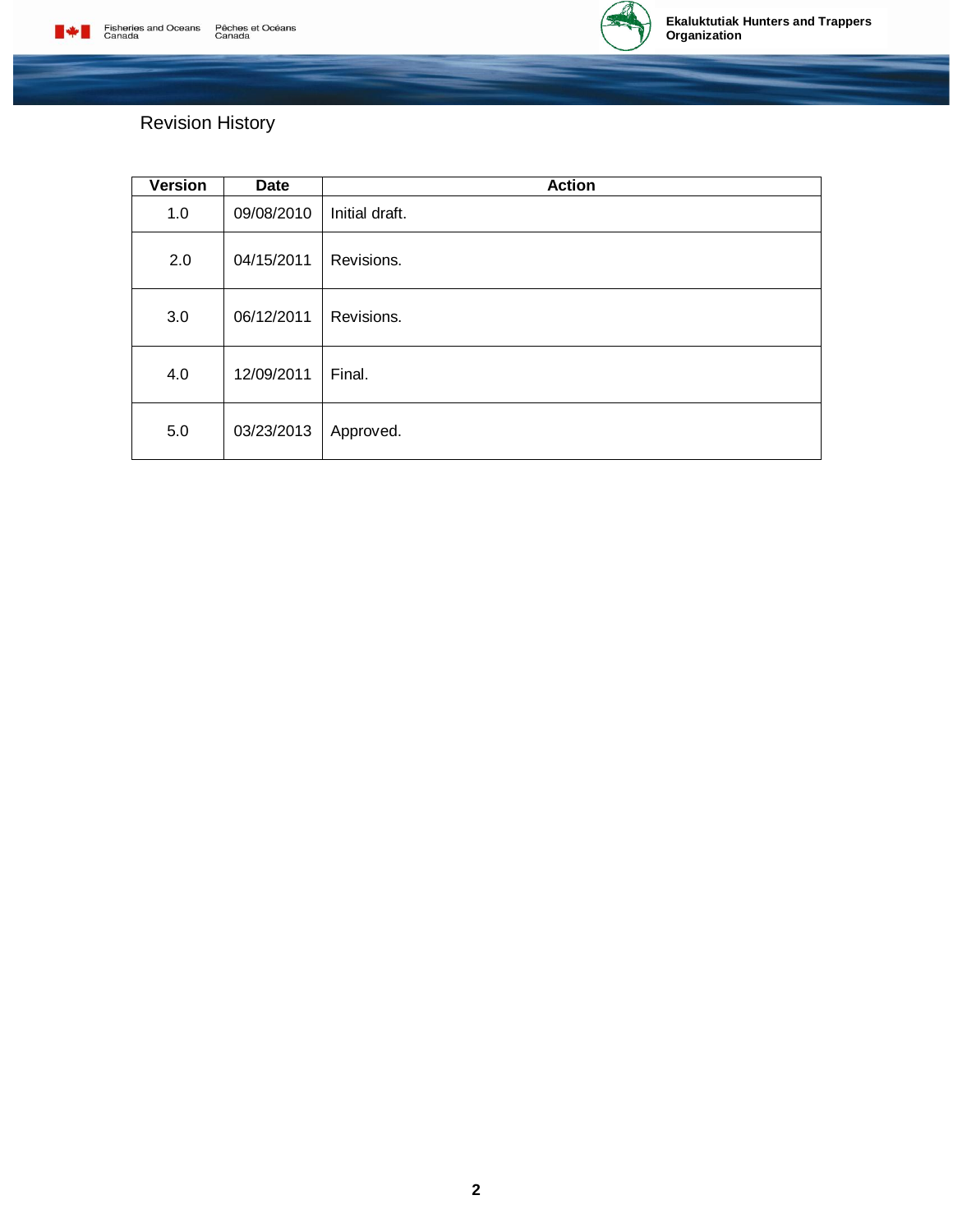

# **Cambridge Bay Arctic Char Working Group**

# **Terms of Reference**

These Terms of Reference were adopted by the members of the Cambridge Bay Arctic Char Working Group in regard to the development of an Integrated Fishery Management Plan (IFMP) for Arctic char (Salvelinus alpinus) commercial fisheries in the Cambridge Bay Area, Nunavut.

**Purpose:** The purpose of this Working Group is to develop an IFMP for commercially harvested Arctic char in the Cambridge Bay Area that will ensure the maintenance of healthy Arctic char populations, ensure the sustainable harvest of Arctic char consistent with the principles of conservation set out in the Nunavut Land Claim Agreement, and represent the best interests of all co-management partners.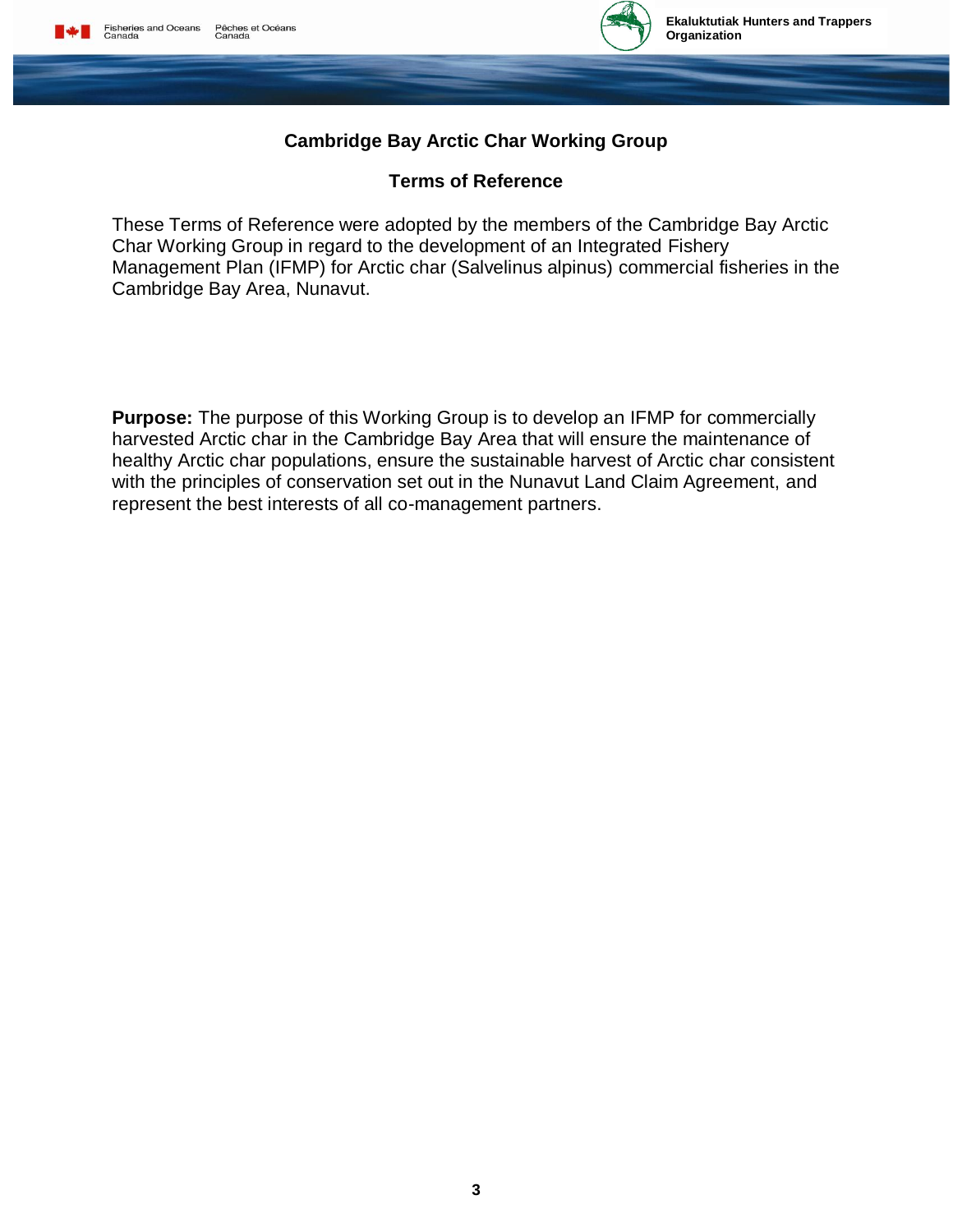

#### **Working Group Reports To:**

- Chair, Nunavut Wildlife Management Board (NWMB)
- Chair, Kitikmeot Regional Wildlife Board (KRWB)
- Chair, Ekaluktutiak Hunters and Trappers Organization (EHTO)
- Manager, Fisheries and Sealing Division, Department of Environment (DOE)
- Director of Wildlife, Nunavut Tunngavik Incorporated (NTI)
- Regional Director of Ecosystems and Fisheries Management (EFM), DFO Central and Arctic Region
- Director, Northern Operations DFO Central and Arctic Region

# **Working Group Membership:**

- EHTO Representatives: EHTO Chairperson, Directors
- Kitikmeot Foods Ltd. (KFL) Representatives: Stephane Lacasse, Denise LeBleu
- Commercial fish harvesters, as available
- Community Elders: Jimmy Maniyogina, Paul Omilqoetok
- Kiilinik High School Representatives (Leadership Program), as available
- DOE, Fisheries and Sealing Division Representative: Laurie Lee
- DFO Representatives: Tyler Jivan (EFM), Les Harris (Science)
- *Ex officio*: individual(s) to act as recording secretary
- Others: representatives from other DFO sectors (e.g. DFO Policy & Economics), government agencies or stakeholders (e.g. outfitters) may be invited to participate or contribute as appropriate

If the designated representative cannot make a scheduled meeting of the Working Group, it will be their responsibility to ensure that an alternate representative will attend in their place.

# **Chair:**

EHTO board member; designated alternate

# **Co-Chair:**

Tyler Jivan (DFO EFM); designated alternate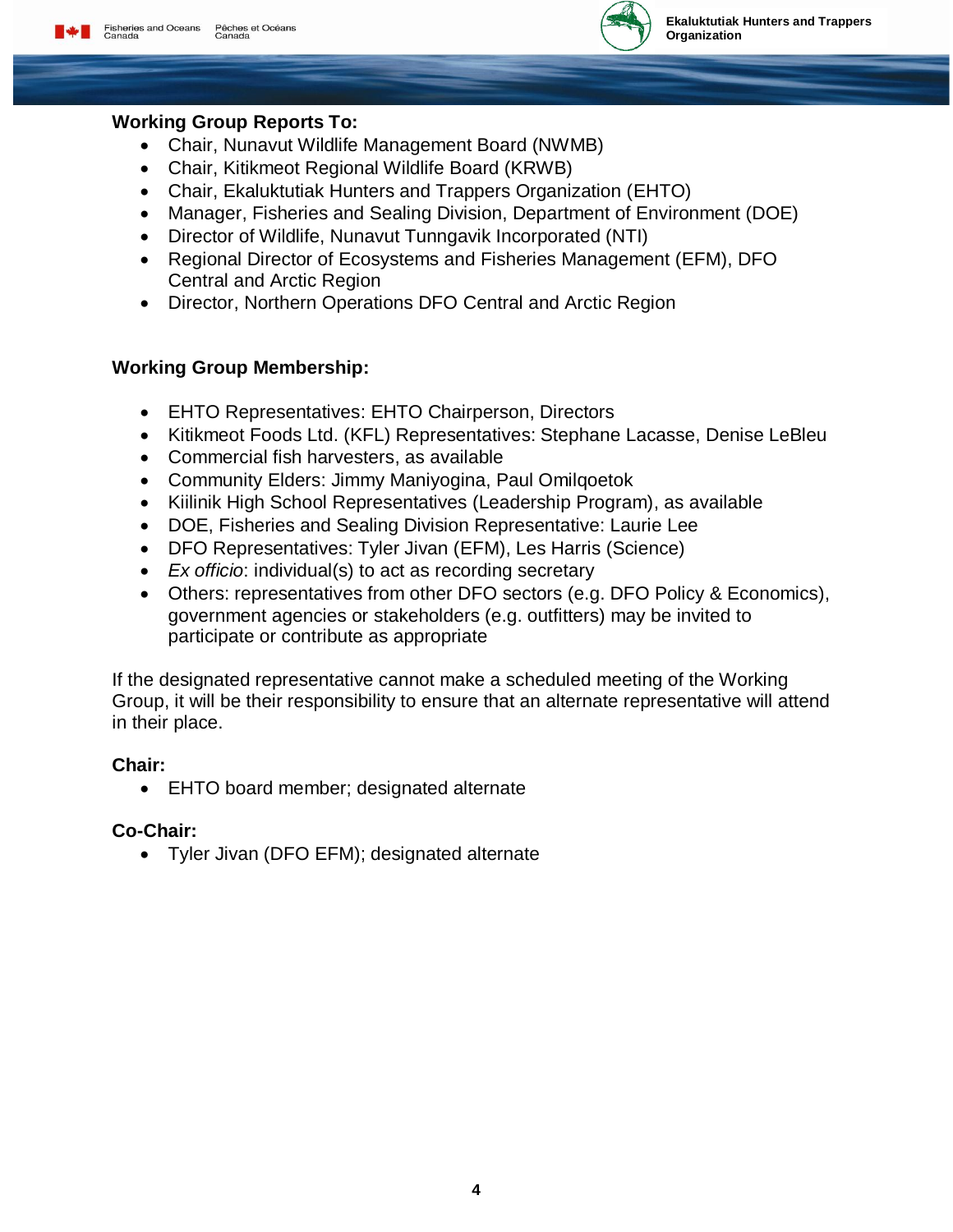

# **Communications:**

- The Working Group members are each responsible to report on progress to their respective agencies.
- An interpreter will be present at each in-person WG meeting.
- To ensure that the Cambridge Bay community understand and contribute to the development of the IFMP, public meetings will accompany each WG meeting and meeting minutes will be made publically available.

# **Meetings and Timetable:**

- The development of the IFMP will take at least 12 months to complete, during which the Working Group will:
	- i) develop mutually agreeable Terms of Reference,
	- ii) confirm that all of the necessary background material has been identified,
	- iii) review current Inuit and scientific information about Arctic Char stocks in the Cambridge Bay Area,
	- iv) achieve consensus on long and short term management goals for this fishery, and
	- v) develop a work plan for the completion of the Management Plan.
- Quorum (number, composition of meetings) The minimum number of WG members that must be present to conduct a meeting is six (6), and must include at least two (2) EHTO representatives (including the Chair or designated alternate), two (2) community elders and one (1) DFO representative.
- Members will meet as a group at least once during the development of the IFMP.
- Members will meet as a group at least once annually during the subsequent development of the Management Plan, preferably post-season (post-September).
- Meetings will be held at the call of the chair or co-chair, and normally will be held in Cambridge Bay, NU.
- The balance of communication will be done through e-mail or teleconference, as needed.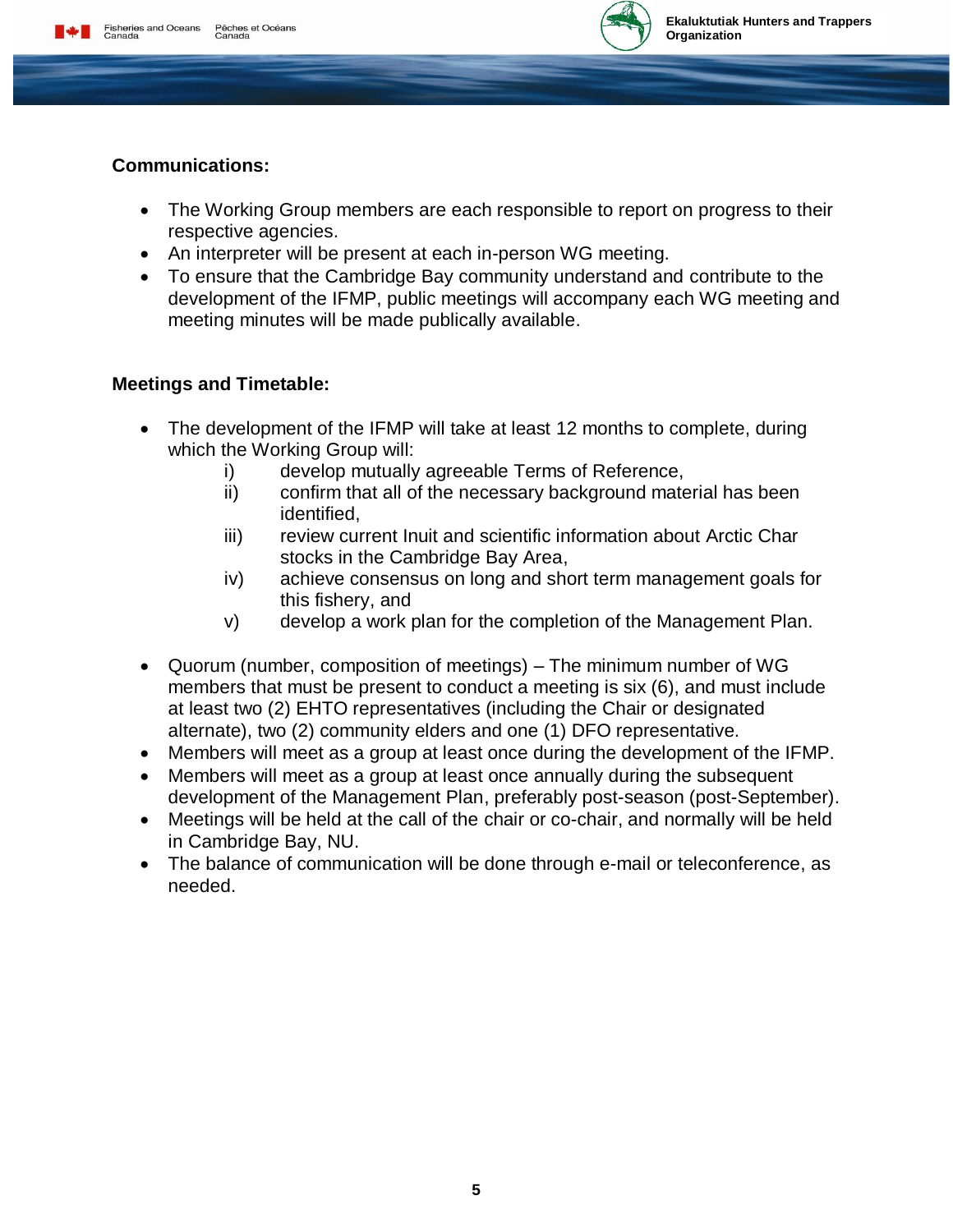

# **Funding:**

- DFO will fund the costs of meeting arrangements, including translation services and participation costs (travel, accommodations, honorarium, and per diem) of two (2) HTO representatives and two (2) community elders when travel is required. When meetings are held in Cambridge Bay, travel will not be expected for HTO representatives or community elders; costs of honorarium will be covered for all HTO representatives in attendance.
- Interpreter/translator services will be funded by DFO
- All other member agencies will fund the travel costs of their respective representatives.
- Funding for specific planning initiatives will be considered separately by the agencies.

# **Guidelines for the Development of the Management Plan**

#### **Principles:**

- The Management Plan will be written in plain language, and will be available in both Inuinnaqtun and English.
- Working Group members must be involved in the development of the Management Plan and must support the final document if it is to be approved and successful.
- Consensus will be the method used to reach decisions. In the unlikely event that Working Group members cannot reach consensus, the decision will be referred to NWMB with a full briefing note describing the issue and Working Group concerns about it. The Working Group will keep the community informed about of its progress, and will discuss community concerns as they arise.
- Working Group members should be open to all ideas and suggestions, emphasize a common-sense approach, should be transparent with respect to information gathering and decision making, and should commit to full disclosure of all information.
- The Management Plan and its development must be flexible and subject to modification as new ideas and information become available and conditions change.
- The Management Plan and its development should serve as a model for other communities and fisheries in the future.